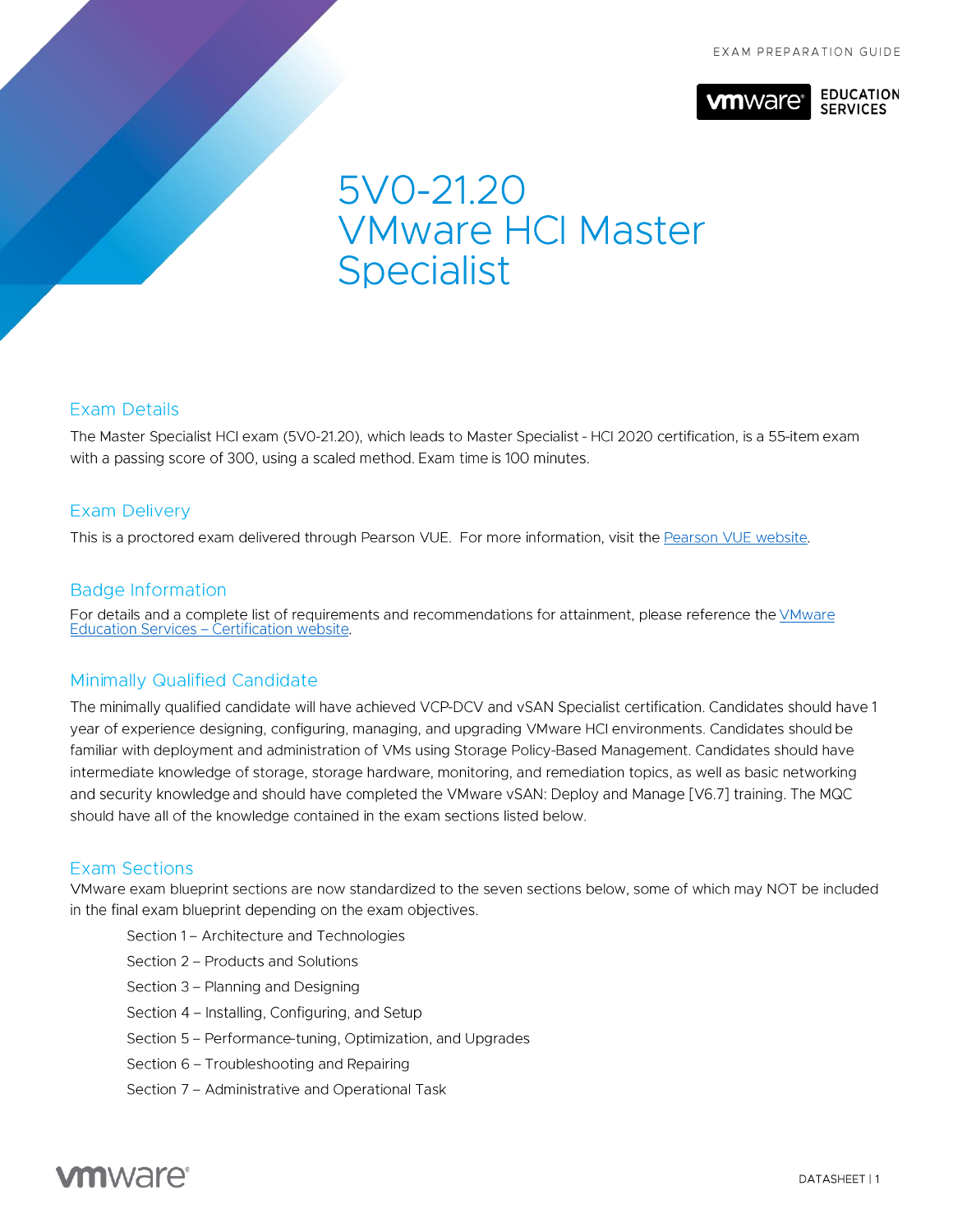If a section does not have testable objectives in this version of the exam, it will be noted below, accordingly. The objective numbering may be referenced in your score report at the end of your testing event for further preparation should a retake of the exam be necessary.

#### Sections Included in the Exam

Section 1 - Architecture and Technologies - There are no testable objectives for this

Section 2 - VMware Products and Solutions

Objective 2.1 - Configure vSphere replication (effects of storage policies)

Objective 2.2 - Deploy vRealize Operations with vSAN

Section 3 - Planning and Designing

Objective 3.1 - Define and demonstrate vSAN design considerations (policies; fault domains; disc groups; vmkernel traffic; VCG; networking etc.)

Objective 3.2 - Design a vSAN cluster (availability; capacity tier; failure to tolerate; etc.)

Objective 3.3 - Use vSAN design and sizing tools (sizing cache tier for workload; no of nodes; VM sizing; Live Optics; HCI Bench etc.)

Section 4 - Installing, Configuring, and Setup

Objective 4.1 - Configure and validate a vSAN configuration (networking [emphasize this]; vSAN Health; Cluster Quickstart; fault domains)

Objective 4.2 - Create and manage disk groups

Objective 4.3 - Configure and validate vSAN services (iSCSI Target service, vSAN Encryption; vSAN fault domains; Health Service; dedupe/compression etc.)

Objective 4.4 - Configure vSAN stretched cluster and 2-node configurations

Objective 4.5 - Configure Cloud Native storage (CNS) with appropriate policies (Ensure container volumes are mapped to correct policies, datastore and are compliant)

- Section 5 Performance-tuning, Optimization, Upgrades
	- Objective 5.1 Determine upgrade requirements
	- Objective 5.2 Apply patches using vSphere Update Manager (VUM)
	- Objective 5.3 Upgrade an HCI environment using VUM (AirGap environments)
	- Objective 5.4 Add and remove hosts from a cluster (capacity: compute, storage etc.)
	- Objective 5.5 Evaluate use case and apply appropriate maintenance mode option.
	- Objective 5.6 Create, expand, reconfigure, and remove disk groups
	- Objective 5.7 Manage firmware and driver versions using vSAN Health, VUM, and Compatibility Guide
	- Objective 5.8 Set VUM baseline preferences
- Section 6 Troubleshooting and Repairing

Objective 6.1 - Identify failure scenarios (firmware and hardware compatibility; ESXi host failure; disk, hardware, network failures; vSAN failure recovery; DDH etc)

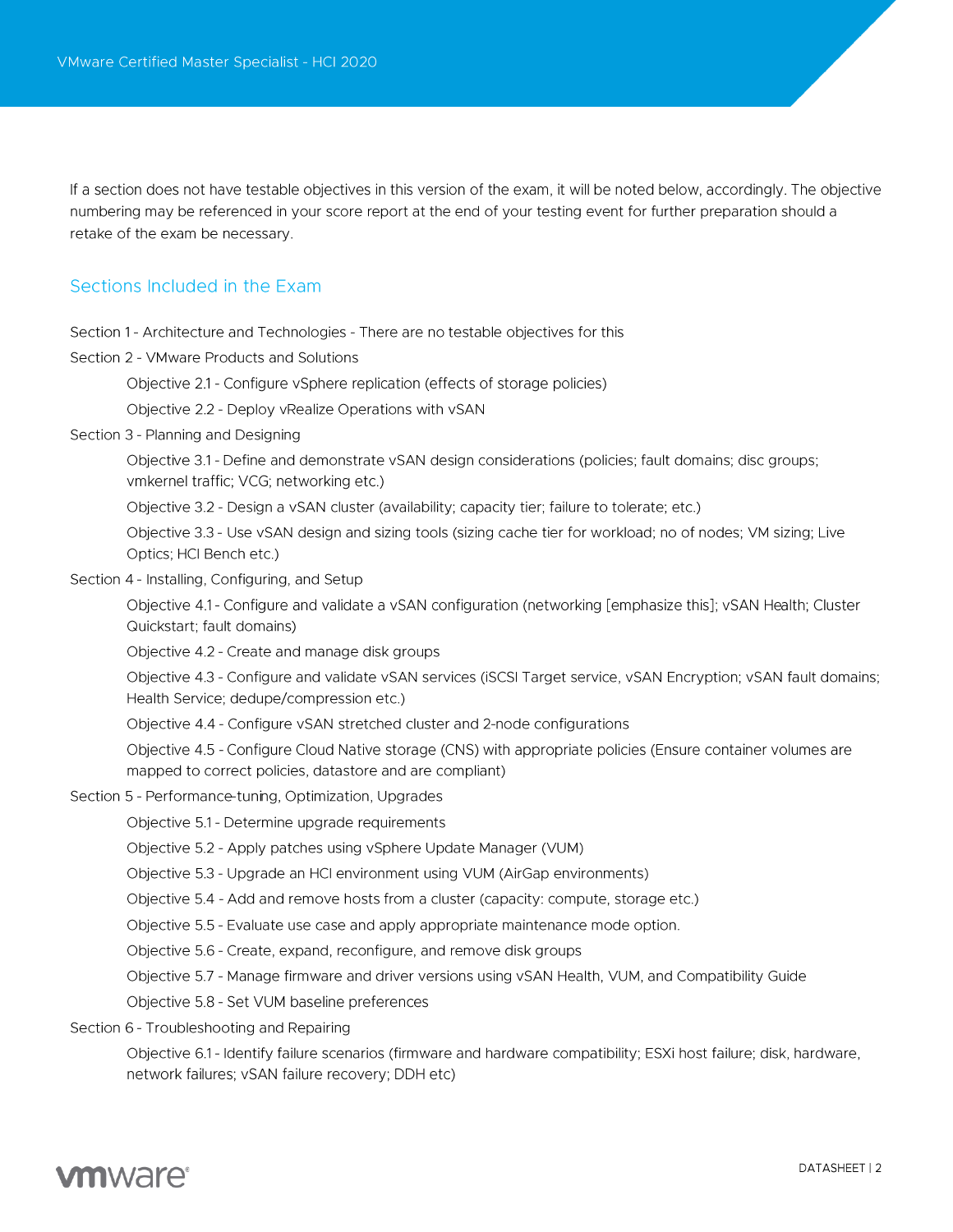Objective 6.2 – Interpret vSAN Health warnings (most common: [use Humbug to define]; disk rebalance; congestion; hardware compatibility; object states etc)

Objective 6.3 - Determine vSAN Health using the vSphere Host Client, ESXCLI

Objective 6.4 - Evaluate performance information in the UI and using vsantop

Objective 6.5 - Manage hardware replacement (device failure; disk replacement; replace a host)

Objective 6.6 - Monitor resync impact

Objective 6.7 - Identify and remove unassociated objects to reclaim capacity

Objective 6.8 - Resolve capacity issues using storage policies (Proper way to return to a healthy capacity How to free capacity when an out-of-capacity situation, Capacity behavior best practices vs version specific)

Objective 6.9 - Resolve object compliance issues

Objective 6.1 - Configure/setup Network Diagnostics mode/option

Section 7 - Administrative and Operational Tasks

Objective 7.1 - Describe vSAN data placement changes (stretched clusters, fault domains)

Objective 7.2 - Evaluate vSAN performance metrics (IOPS, congestion, latency, throughput, vsantop, resync)

Objective 7.3 - Describe effects of maintenance mode options (UI and CLI, new features and functionality)

Objective 7.4 - Monitor storage policy compliance

Objective 7.5 - Interpret Health Check (actioning alerts, resolving alerts, configuring on-line Health; evaluate vSAN object health.)

Objective 7.6 - Identify the impact of policy changes (capacity, fault tolerance, IOPS limit)

Objective 7.7 - Identify cluster configuration inconsistency and remediate through health check (Initiate remediation workflow from Health check)

# **vm**ware<sup>®</sup>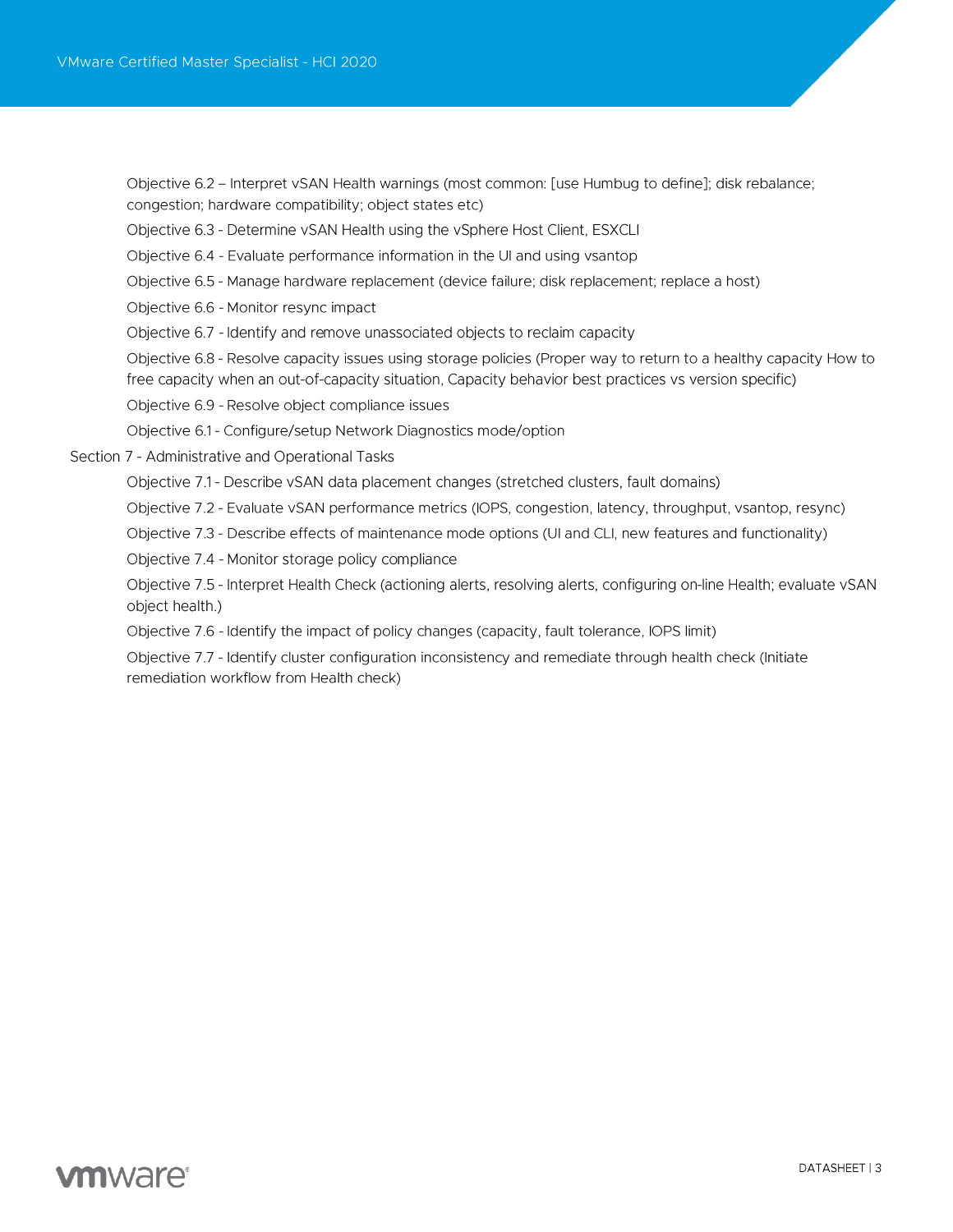#### **Recommended Courses**

(Required) VM ware vSAN: Deploy and Manage [V6.7] VMware vSAN: Production Operations [V6.7] VMware vSAN: Production Operations [V6.7] - OnDemand VMware vSAN: Troubleshooting Workshop [V6.7]

#### References

http://www.vmware.com - [Section and Objective Topics] http://kb.vmware.com - [Section and Objective Topics] https://blogs.vmware.com - [Section and Objective Topics] https://docs.vmware.com - [Section and Objective Topics] https://pubs.vmware.com - [Section and Objective Topics] https://www.vmware.com/techpapers.html - [Section and Objective Topics]

# **vm**ware<sup>®</sup>